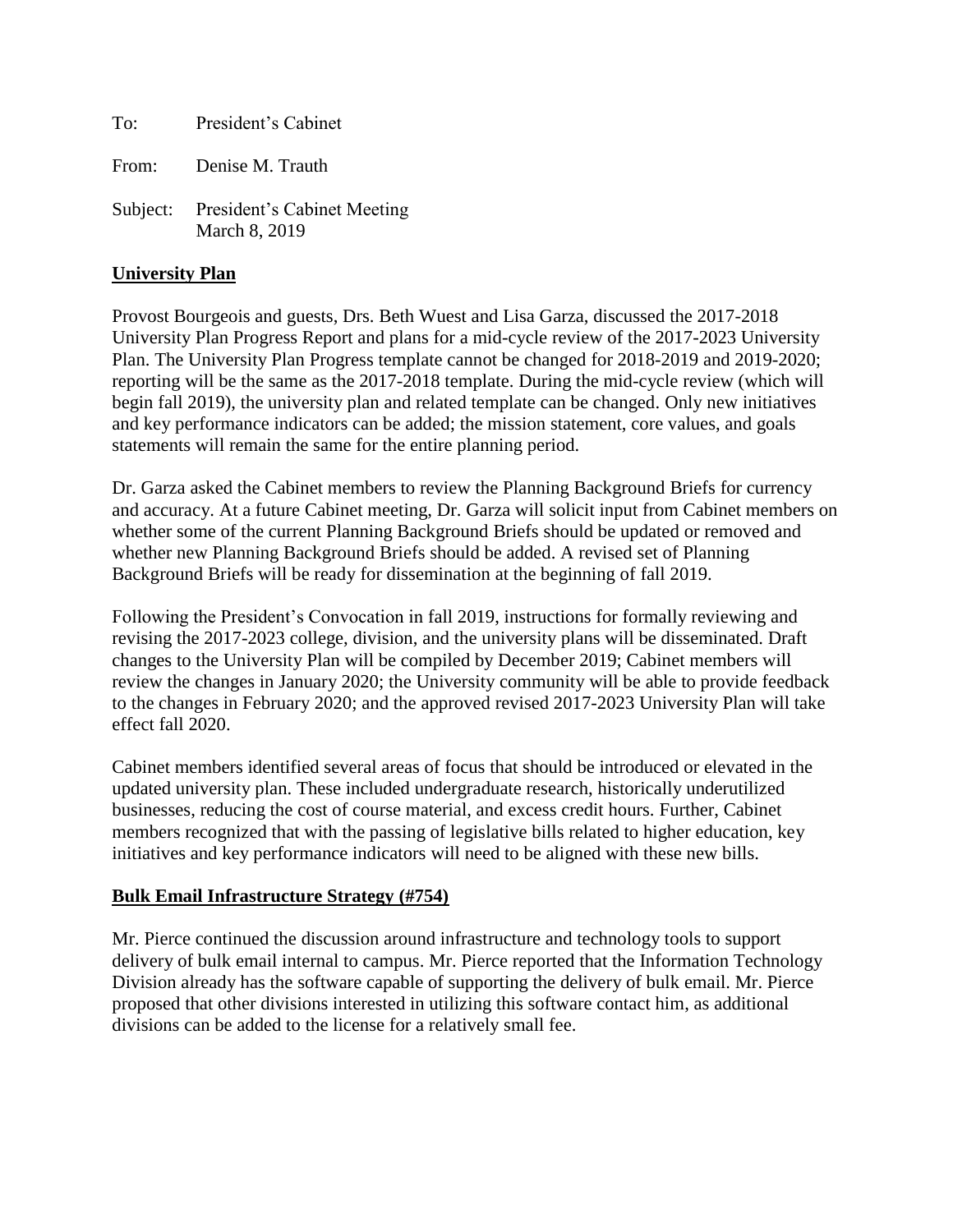### **Board of Regents (BOR) Rules and Regulations (#12)**

Dr. Lloyd shared that Texas State will not be submitting proposed changes to the BOR *Rules and Regulations*.

# **Inclusion and Diversity (#747)**

Dr. Lloyd provided an overview of the most recent meeting of the Council on Inclusive Excellence. At the Council meeting on February 15, 2019, the Council members discussed strategies to use when having a difficult conversation, discussed the definition of diversity, and prioritized goals in the inclusion and diversity strategic plan. Cabinet members recommended that the Office of Equity and Inclusion create resources for faculty, who may need help when discussing difficult topics in their classes. Dr. Lloyd announced that Cabinet members will be invited to the Council's April 2019 meeting. At that time, Cabinet members will be updated on the Council's activities and have opportunities to provide feedback on these activities and to give direction for future initiatives.

# **President's Update (#556)**

President Trauth provided a legislative update.

President Trauth announced that the six-year terms of several members of the Board of Regents are coming to an end. New regents will be appointment by Governor Greg Abbott in the near future.

# **Football (#601)**

President Trauth announced that the date of the Texas State University versus Texas A & M football game has not been set and will share with Cabinet members once the date is finalized.

# **Significant Issues (#01)**

Provost Bourgeois announced that former Regent Donna Williams has been reappointed to the Texas Higher Education Coordinating Board.

Provost Bourgeois announced that the Southern Association of Colleges and Schools Commission on Colleges has approved a new Bachelor of Science degree with a major in Civil Engineering. The Bruce and Gloria Ingram School of Engineering will begin offering the new degree program in fall 2019.

Mr. Algoe reported that an electrical surge occurred on the Round Rock Campus damaging some of the surge protectors. Facilities is working to repair the damage.

Mr. Algoe discussed potential locations for the University Police Department; the Testing, Evaluation, and Measurement Center; the Print Shop; and the Public-Private Partnership housing project.